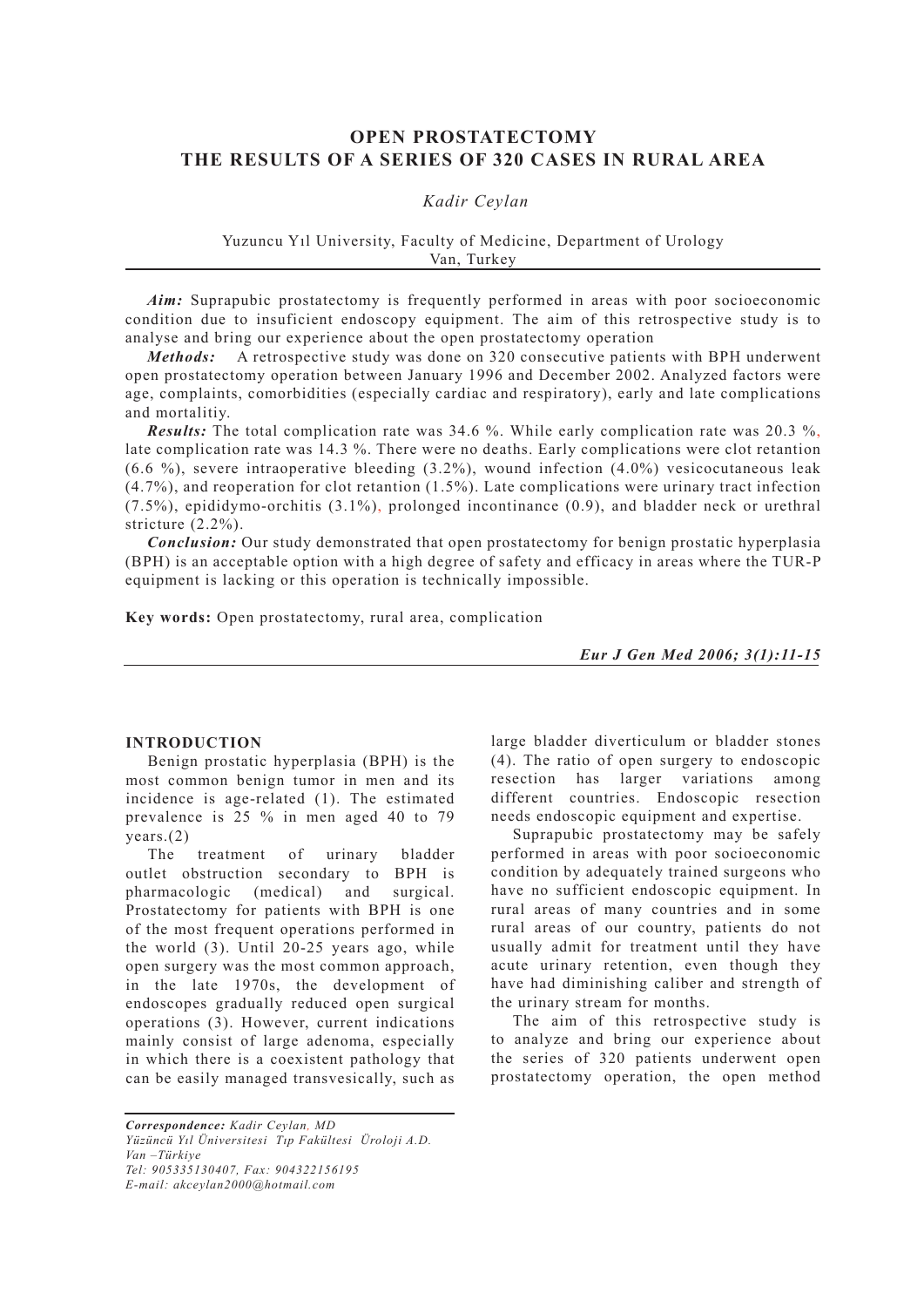|                                              | Patients | % of total |
|----------------------------------------------|----------|------------|
| A-Early                                      |          |            |
| Severe introperative, bleeding               | 10       | 3.2        |
| Wound infections                             | 13       | 4.0        |
| Clot retantion                               | 22       | 6.6        |
| Reoperation for clot retention               | $5*$     | 1.5        |
| Spontaneus voiding delay $> 1$ week          | 6        | 1.8        |
| Vesicocutaneus leak                          | 15       | 4.7        |
| Death                                        | 0        | 0          |
| Total                                        | 66       | 20.3       |
| $B -$ Late                                   |          |            |
| Urinary infection                            | 24       | 7.5        |
| Epididymo-orchitis                           | 10       | 3.1        |
| Prolanged incontinence                       | 3        | 0.9        |
| Bladder neck stricture or urethral stricture |          | 2.2        |
| Transfusion required postoperative bleeding  | 2        | 0.6        |
| Total                                        | 46       | 14.3       |

**Table 1. Complications after open prostatectomy**

*\*Among 22 cases*

which is preferred by both doctors and patients due to various reasons especially in rural areas and most of the public hospitals in our country, in terms of bladder catheter staying time and postoperative bleeding control.

### **MATERIALS AND METHODS**

We report a retrospective study of 320 consecutive patients who presented with lower urinary tract obstructive symptoms and an enlarged prostate gland on digital rectal examination and suprapubic ultrasonograpy (US). All patients underwent suprapubic transvesical prostatectomy in Osmaniye Public Hospital between October 1996 and December 2002. Indications for open prostatectomy included large prostate glands, which was greater than 50 ml by suprapubic US. Subsequent suprapubic US was used to measure the post-voiding residual urine volume. Patients with smaller prostate volumes were also included in the study because of associated conditions, such as inguinal hernia, large bladder diverticula or bladder stones.

Analyzed factors were; age, complaints, co morbidities, (especially cardiac and respiratory), early and late complications and mortality. Patients with co morbidities were treated prior to operation.

## *Surgical technique*

Open prostatectomy was performed under general or regional anesthesia after obtaining informed consent. Suprapubic Pfannenstiel incision was made in all patients. A longitudinal incision was used to enter the bladder, and bladder cavity was controlled before the enucleation. The urethral orifices were identified and protected from injury during the procedure. A circumferential incision was made around the urethral orifice at the bladder neck, followed by digital enucleation of the adenoma. After removal of the adenoma, additional wedge resection to bladder neck was performed to facilitate urethral catheterization and the places of visible bleeding at the incised edge of the bladder neck were controlled with electrocoutery and a continue haemostatic suture was placed between 3 to 9 o'clock (chromic cat-gut 2/0). A 20-22 F three-way irrigating Foley catheter was passed through the urethra , the balloon was inflated to 50-60 ml and the balloon was left in the bladder. The traction procedure was applied to the catheter to compress the bladder neck in patients with bleeding risk. The bladder was closed in three layers with a running absorbable sutures (chromic 2/0). Extravesical drain was used. Abdominal wall and skin was closed . Continuous saline irrigation was administered until the clearance of clot and gross bleeding. Traction procedure lasted usually for six to twelve hours. In most cases, urethral catheter was removed at the second day, and patients were discharged at the fourth day postoperatively. Histopathological evaluations of prostate specimens were done in all patients routinely. Patients were controlled at the seventh day for wound examination. For antibiotherapy quinolones were administered intravenously as 200 mg /iv single dose preoperatively and at  $12<sup>th</sup>$ and 36th, quinolone treatment was continued orally for 21 days.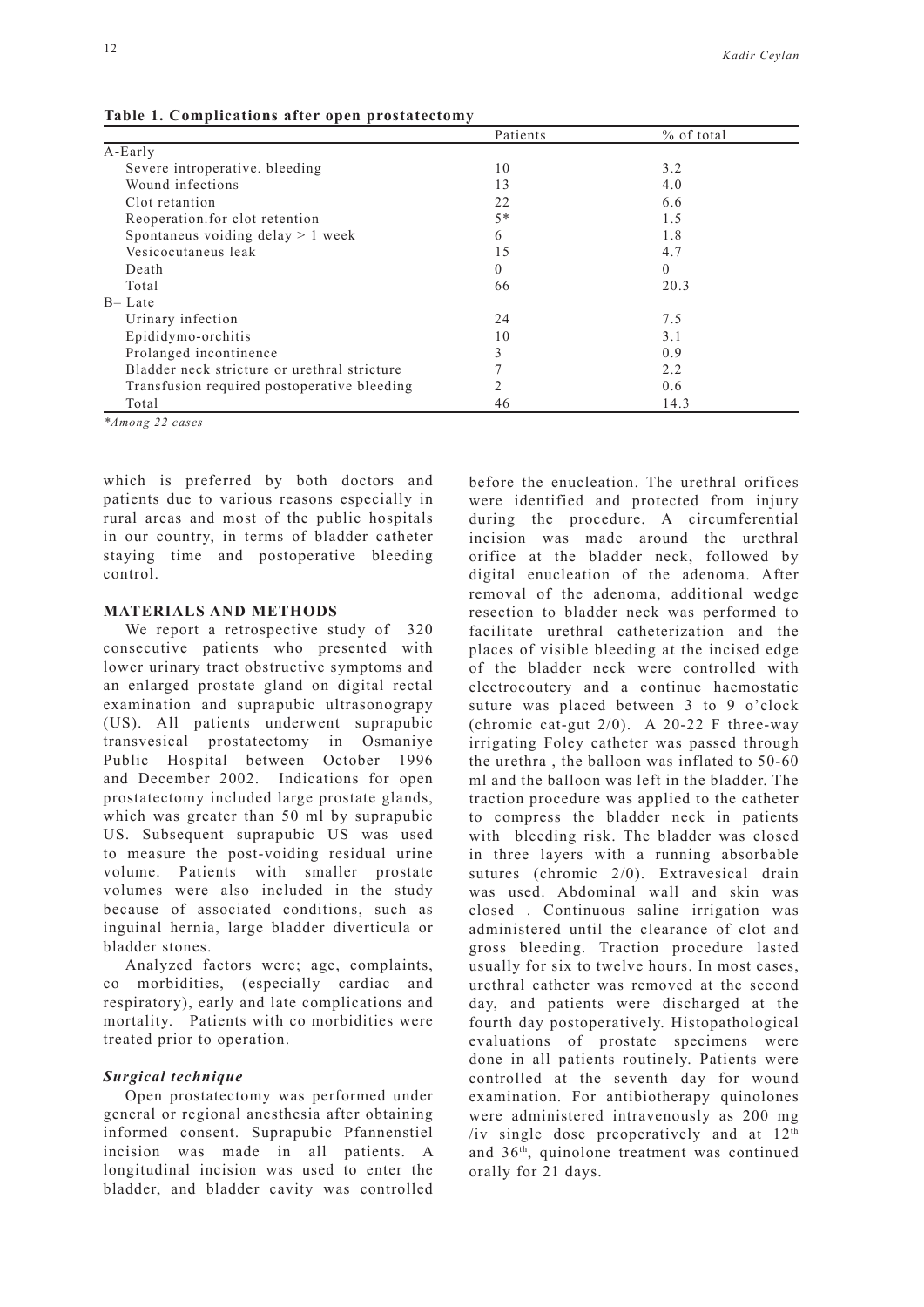#### **RESULTS**

The mean age of 320 patients was 73 (range 52 to 100 years). Many patients were elderly men who presented to an emergency clinic with acute urinary retention and underwent emergent bladder decompression, usually with a urethral catheter (142 patients). Suprapubic cystostomy using cystofix was rarely needed. Others were patients with urinary obstruction symptoms manifested by frequency, urge incontinence, nocturia greater than 3 times, hesitancy and depressed projection and calibration of urine.

Eighteen patients had undergone transurethral resection of the prostate previously. Prostatic enlargement had developed again in these patients. Fifty-two patients with BPH had also one or multiple bladder stones and/or giant diverticules (determined with US preoperatively). Thirty-two patients underwent simultaneous inguinal herniorraphy. In 220 cases with clear urine, catheters were removed at the second day, while in the remaining 100 cases with hemorrhage, catheters were removed at the third day. In no case catheter usage was needed more than 3 days.

Prostate specimens of 18 patients showed prostatic carcinoma. Two hundered and thirty of the 320 patients (72%) had comorbidity. Early complications were cardiovascular and respiratory morbidities, urine leakage, wound infection, and hemorrhage. Cardiovascular or respiratory problems developed in 68 patients and these patients were treated (with internal medicine consultations) and all patients did well.

Clot retention developed in 22 patients within 24 hours. After the operation, seventeen of these responded to intermittent syringe irrigation but 5 required evacuation or cystotomy by endoscopes sheath. Two patients had clot retention within two weeks after discharge, and, evacuation was insufficient as a therapeutic procedure. These patients needed endoscopical coagulation as well. All of these patients and patients with intraoperative severe bleeding received blood transfusions (totally 32 patients).

Wound infections were treated topically and systemically. Six patients were unable to void properly after removal of the urethral catheter, and urethral catheter was inserted and remained for additional one week after reremoval of the second catheter time they were able to void satisfactorily. Urine fistula through the wound was developed in 15 patients These patients were treated with urethral catheter placement and these fistulas were closed spontaneously within the subsequent 2 or 3 weeks, then catheters were removed.

Late complications included: bladder neck and urethral stricture (n:7), prolonged incontinence (n:3), bleeding requiring blood transfusion (n:2), epididimo-orchitis and urinary infections (n:10, n:24 respectively). Patients with bladder neck stricture and urethral strictures were treated by dilation or visual internal urethrotomy.

Complications of open prostatectomy were summarized in Table 1.

#### **DISCUSSION**

For surgical management of BPH, open prostatectomy is the most efficient therapeutic option for the relief of symptoms and urine flow improvement, but it is also more invasive and morbid compared to other surgical procedures.Transurethral resection of the prostate (TUR-P) is still the gold standard for treatment of BPH. TUR-P is as efficient as open prostatectomy, less invasive, less expensive and with less morbidity, thus it has become the gold standard for the treatment of BPH (5). But open prostatectomy has been reported to have lower per operative mortality than TUR-P and low retreatment needs and thus reduce the long-term cost. TUR-P is available only in major centers with trained specialists and resectoscopic equipment (6). Because of these reasons, I have chosen the open prostatectomy as surgical procedure, and also I especially recommend open prostaectomy to patients with large prostate volumes  $(> 50$  ml).

McGill and Belfield described Suprapubic transvesical partial enucleation of the prostate in the late 1800s. However it was until Fuller and Frayer (7) that the complete enucleation of the gland gained widespread acceptance. Mortality rates in the early years were about 10%, owing primarily to pre-existing uremia, debilitation and postoperative hemorrhage. By time operative mortality rate decreased (6), but postoperative hemorrhage remained as a serious problem. The concept of control of postoperative hemorrhage by separation of the bladder neck from the prostate fossa was presented by Lower and Harris (7) Using non-absorbable bladder neck suture, Hryntschak modified and popularized this technique in 1951. Dela Pena and Alcina proposed separation of the bladder cavity from the prostate fossa using a removable purse-string suture in 1962 (7). Malement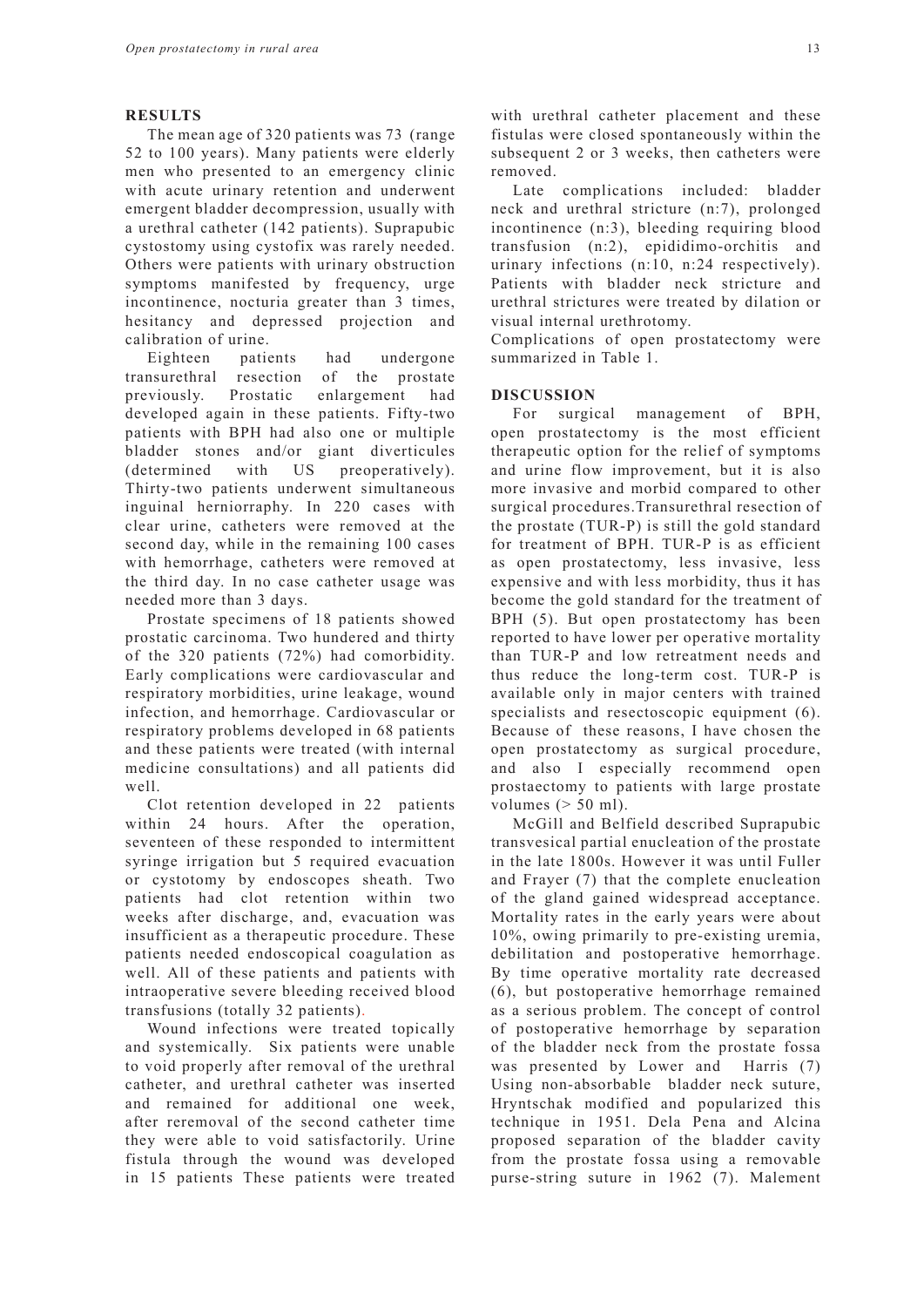popularized the removable partition suture, which is recommended only in cases of excessive bleeding in textbooks (8-9).

In our study, visible bleeding after adenoma removal at the incised edge of the bladder neck was controlled with electrocoutery and haemostatic sutures. Additionally, Foley catheter balloon was inflated to 50-60ml, and the catheter was left in the bladder in all patients. The traction was applied to the catheter in order to compress the bladder neck by attaching the catheter on one leg with sticking plaster for 6 to 14 hours. Clot retention was occurred in 22 cases. A probable causative factor for hemorrhage was considered as the loss of traction force due to inadequate nursing care.

When the literature rewieved, an advocation of continuous bladder irrigation via the three-way Foley catheter for 12 to 24 hours was found. The Foley catheter is usually removed after 3 days, and the suprapubic catheter is clamped at 5 days to give the patient a trial at voiding. The drain is usually removed a few hours following removal of the suprapubic tube if there was no drainage.( 9- 10-11 ). Contrary to the common intervention, we removed the catheters after 48 hours when the urine was clear and we didn't use any suprapubic catheter .The drain was removed one day following removal of the urethral catheter if there was no drainage. When this approach was compared to traditional one such as Condie' s study there was no difference in terms of complications but only urine leakage (1% us 4.7% respectively). This complication was seen only in patients with previous urinary retention probably due to the decrease of bladder wall thickness.

Closing incision of the bladder wall as four layers instead of three and / or delaying the catheter removal to fifth day may solve this problem. Complications of open prostatectomy ranged from 9.5% to 47.5% (12). It has been reported that complication rates in large series of TUR-P are as high as 18%. Most of these complications are related to hemorrhage or infection (6). However, Meier et al. compared their suprapubic prostatectomy serie with the large series of TUR-P reported by Mebust and associates. The overall early complication rate in the Mebust's series is 25% and in Meier's serie 19%. Mortality rates were similarly low, 0.2 % in the Mebust's and 0 % in the Meier's, and blood transfusion rates were 6.4% and 4.6% respectively. Carcinoma was identified in 22% of the Mebust's serie and 9.6% of Meier's series. The clot retention rate was higher (6.7%) in the Meier's series than Mebust's serie (3.3%) (6-12-13).

In our study, early complication rate is 20.3 % and late complication rate is 14.3 %, and total complication rate is 34.6 %. Our total complication rate is not so different from the literature data (Tubaro et al.reported 31.2 % and Condi et al. reported 14 % complication rates). Overall complication rates for open prostatectomy was 34.6%, but our data is contained more detailed parameters. Our late and early complications were shown in Table 1.

The mortality rates for both transurethral and open prostatectomies have decreased significantly in the past three decades (8-5) In most series the early mortality rate for TURP was 0.02% to 2.5% for TUR-P and 0.3% to5.8% for open prostatectomy (9-10) The ultimate goal of 0% mortality rate was achieved in our study. This low mortality rate was due to well patient care both preoperatively (especially in terms of respiratory and cardiac) and postoperatively (in terms of hemorrhage and comorbiditiy) also due to patient selection criteria. i.e. patients with serious cardiac problems were not accepted but transferred to another developed center.

Preperitoneal inguinal hernia repair combined with urologic procedures have been reported with good success. (14-15) Simultaneous hernia repair appears as a safe procedure and may avoid a second surgical procedure. A total of 32 patients with inguinal hernia with BPH required only one access route. Although operating times were slightly increased, both problems were resolved at the same time.

The blood transfusion rate in various series was between 1 % and 35 %. Condie et al. reported 1% blood transfusion rate, however, AHCPR revealed 35 % rate by a combined analysis of open prostatectomy series and approximately 15% of patients required blood transfusion (6-7-16). Transfusion rate was 10% in our series, ( 32 of 320 patients).

The mean probability of developing urethral or bladder neck stricture is 7.7% ( 1.0-24.9%) (17). While in some cases no treatment was required, some patients have to undergo either dilation of the urethral stricture or bladder neck contracture, internal urethrotomy or a bladder neck contracture resection, under anesthesia (10-15). Five patients required dilatation and two patients required visual internal urethrotomy, in our cases.

Urinary incontinence is defined as the